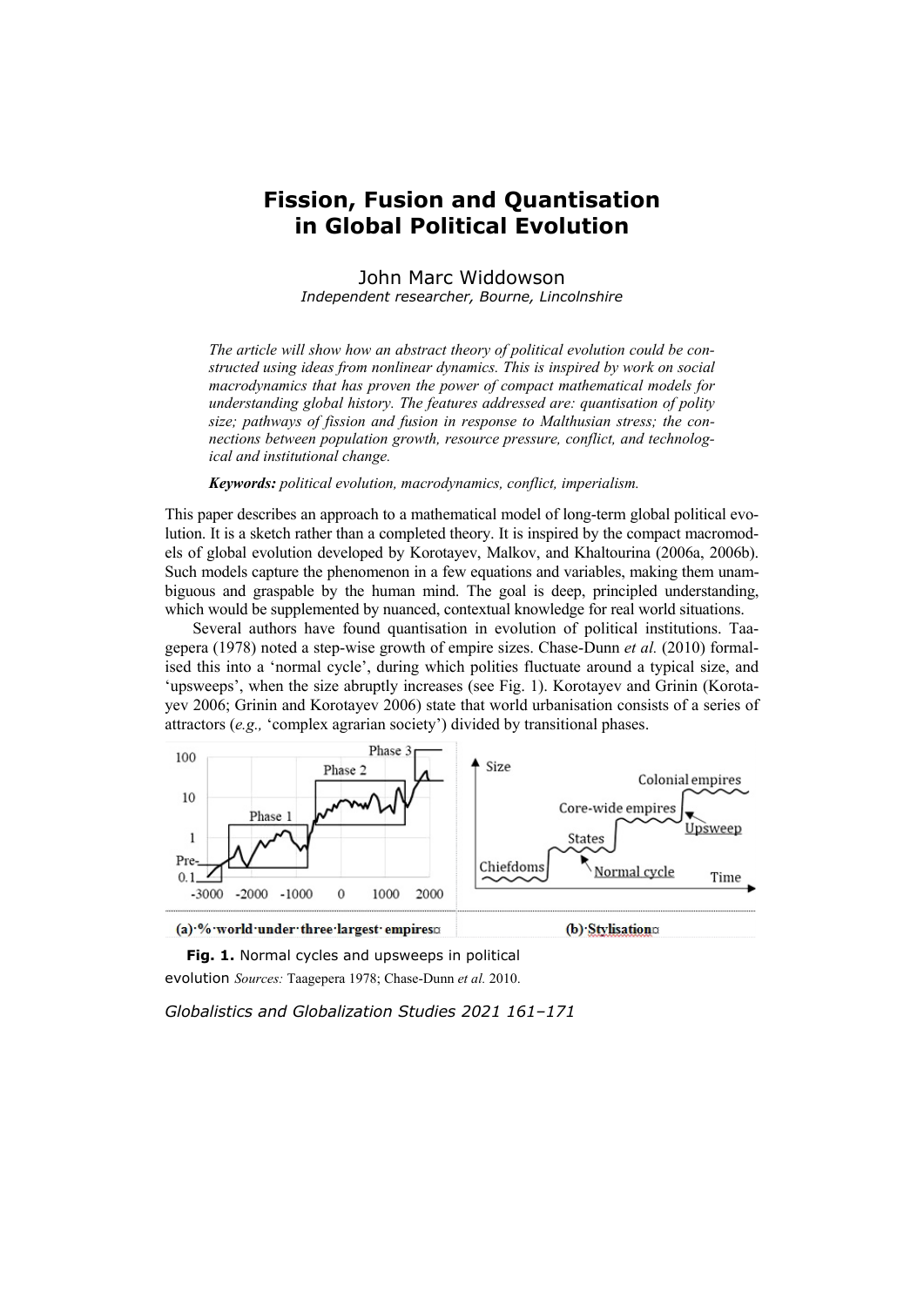Henry Wright (2018) shows quantisation in the sizes of polities' largest settlements, which form discrete clusters rather than varying continuously (see Fig. 2). Fletcher (1995) also identifies quantisation of settlement sizes, which he attributes to a series of communications revolutions that made it possible to administer settlements of larger areal extent hence population, given limits on population density. Other illustrations of socio-political quantisation include Johnson on types of political official (Johnson 1982), Johnson and Earle on social evolution (Johnson and Earle 2006: 314), DeDeo on evolution of normobservance (DeDeo 2017), Carneiro on levels of political integration (Carneiro 1987), and Korotayev and Grinin (Korotayev and Grinin 2006) on the typology of states.



**Fig. 2.** Multi-modal distribution of the largest settlement sizes for a range of archaeologically studied societies

*Source:* Wright 2018.

Thus, the quantum nature of political evolution manifests itself in population (Wright 2018), areal extent (Taagepera 1978), settlement size / urbanisation (Fletcher 1995; Korotayev 2006), and institutional complexity (Carneiro 1987; DeDeo 2017; Johnson and Earle 2006; Korotayev and Grinin 2006).

One way into understanding this is through Graber's work on political fission and fusion among a set of societies (Graber 1995). As population increases, the societies try to maintain constant density and size by splitting and dispersing, resulting in numerical proliferation and areal expansion. If this is not possible because there is no empty territory, then, according to Graber's 'symmetry thesis', societies fuse so that any increase in density is matched by an equal and opposite decrease in the number of societies. This is a mathematisation of Carneiro's circumscription theory of state formation (Carneiro 1970), but avoids the problem highlighted by Zinkina *et al.* (Zinkina, Korotayev, and Andreev 2016) that conquest is virtually absent from village-level societies since Graber makes no claim about how societies merge, only that they do.

We can understand fusion via Turchin's idea that 'war' encourages growth of 'integrative factors', which suppress war (Turchin 2016). Plundering of land and property, suggestive of pressure on resources, are prevalent in small societies (Zinkina, Korotayev, and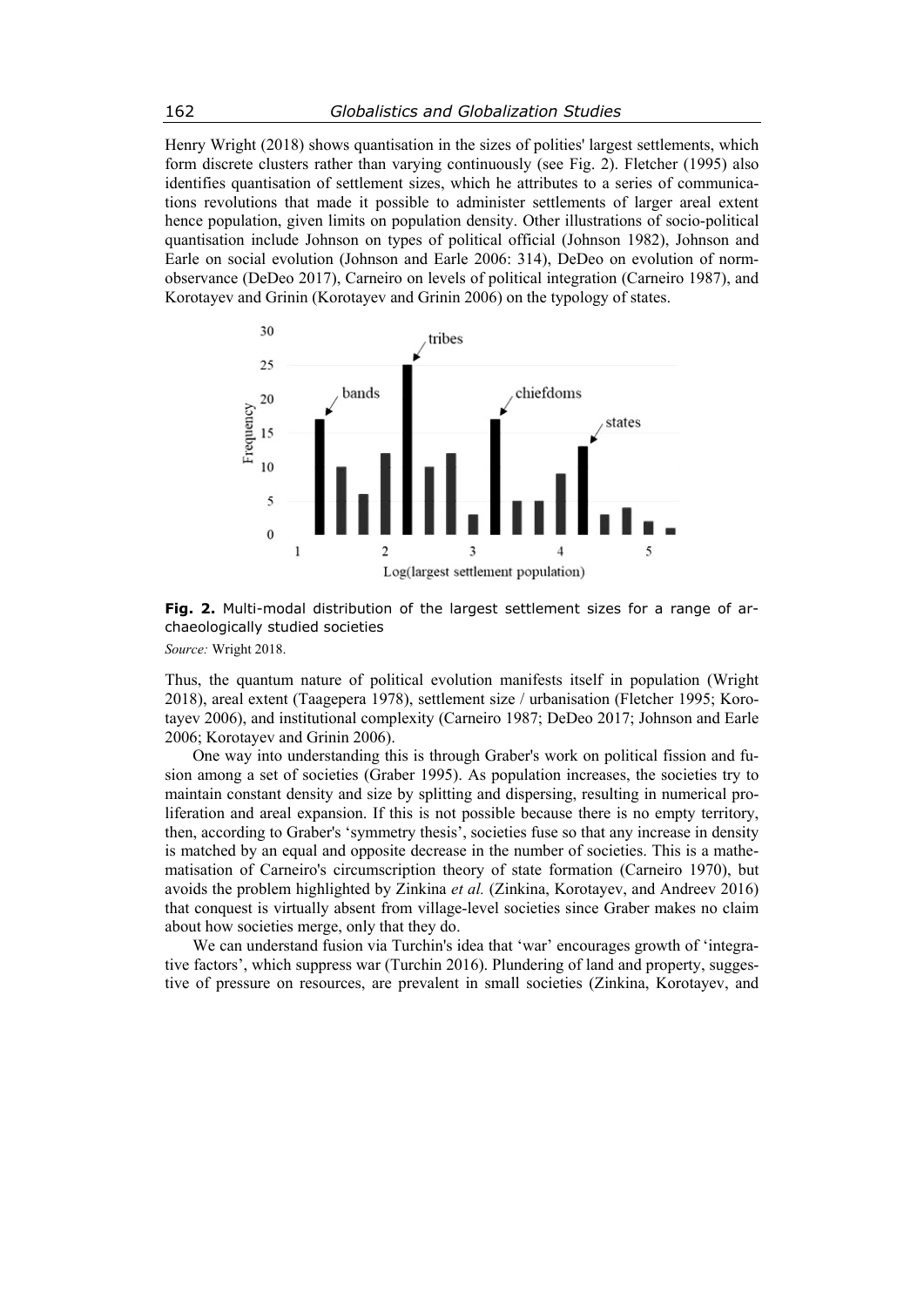Andreev 2016), and such conflict might eventually make people accept over-arching political institutions (integrative factors) that bind neighbouring societies together and settle their disputes. This shifts the focus from conquest by ambitious leaders to the mood and motivation of entire populations, that is in Tolstoy's imagery, from the Napoleons to the generalised 'swarm life' of humanity (Tolstoy 1957).

A striking feature of political quantisation is that the steps appear roughly equally spaced on logarithmic axes (see Figs 1a, 2;Korotayev 2006). It means the sizes of political units go up in a geometric progression.<sup>1</sup> This makes sense if  $N$  villages become fused into a chiefdom, *N* chiefdoms become fused into a simple state, and *N* simple states become fused into a complex state. Then the sizes of political units go up in the ratio 1:*N*:  $N^2$ : $N^3$ . Such constancy in the number of fusing units suggests that conflict, and subordination to higher political control, operate in essentially the same way at each level, so one abstract model might cover all stages of political evolution.

From these findings and theories we can synthesise the picture of Fig. 3. We imagine a region, which might be the Amazon rainforest, a continent, or the whole world. It is occupied by polities, which we will call villages. As population grows, villages become oversized, resulting in more frequent disputes (Johnson 1982) until one faction leaves and sets up a new village. This is the normal cycle, when polities fluctuate around a typical size. Eventually, the whole region is filled. Now as population grows, disputes arise between villages, which are competing for a larger share of finite resources. The resulting conflict leads to fusion of villages into chiefdoms. This is the upsweep, that is emergence of a higher-level polity much larger than any previous ones. Such fusion of villages into chiefdoms goes on across the whole region, in another normal cycle, until all villages have been absorbed. At this point, there is no more space for chiefdoms, and there is another upsweep as chiefdoms fuse into simple states, and so on. Note that the deproliferation of villages is the same as the proliferation of chiefdoms, so in general fusion of polities at one



**Fig. 3.** Stylised view of polity fission and fusion

<sup>&</sup>lt;sup>1</sup> Figure 2 is about the largest settlement sizes not overall polity sizes. However, they are related. For an intuitive grasp consider that the 'capital' (largest settlement) provides functions for managing the entire polity, and so the size of the capital is likely to reflect the size of the polity. This is complicated by the existence, often in the New World, of administrative capitals that are distinct from the economic capital. 2

<sup>&</sup>lt;sup>2</sup> Some fusion may be spontaneous. However, Polynesian chiefdoms are often set up by factions leaving an existing chiefdom (Kirch 2002), while many modern countries celebrate independence days, showing that they have arisen by fission as much as fusion.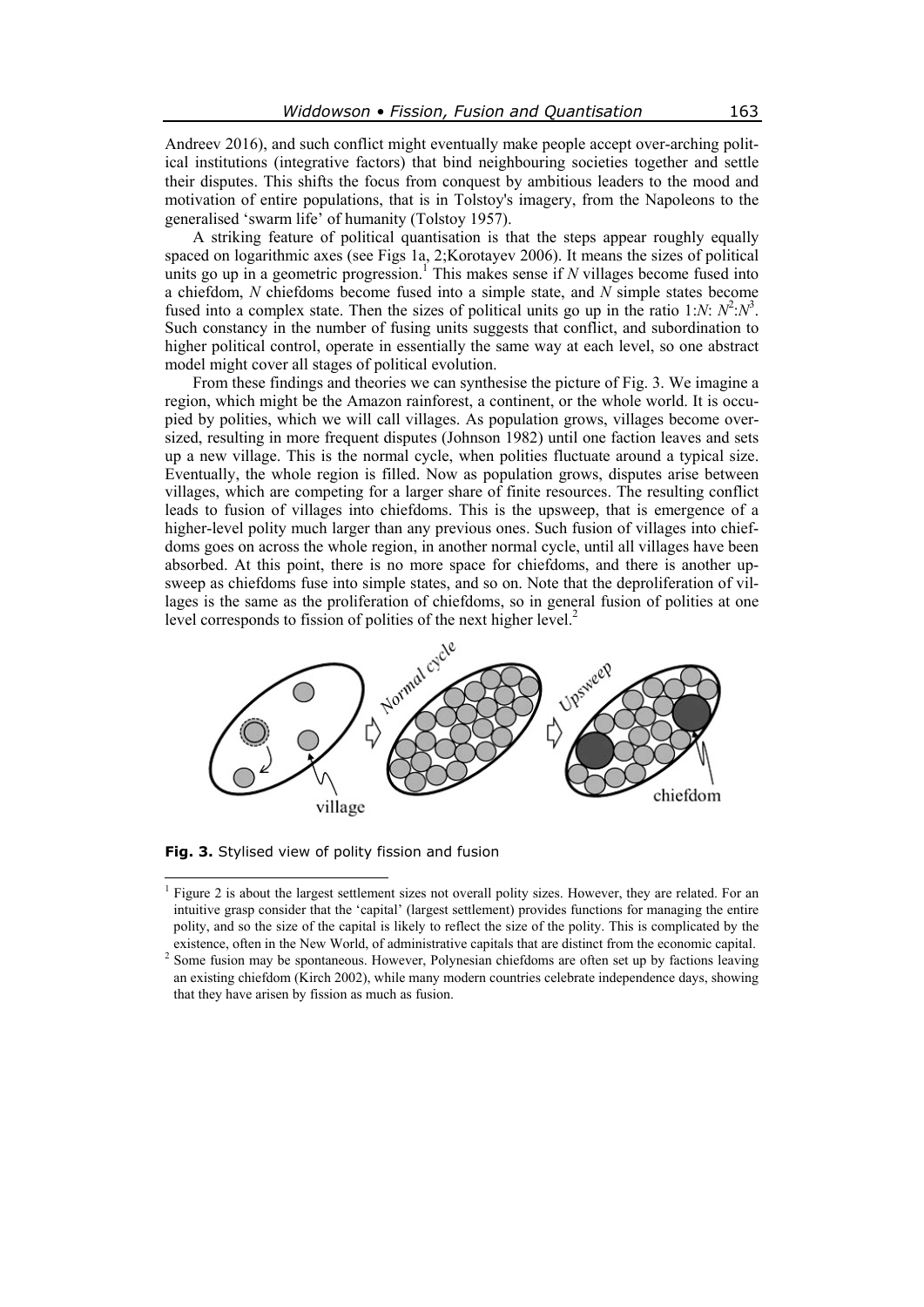We might ask how fusion resolves conflict, since the underlying problem of overpopulation and resource competition would seem to remain. The answer is that political enlargement allows economic intensification, thus supporting a higher population on the same resource base. The fused population can specialise and invest on a larger scale. An autonomous village has only simple subsistence technologies, but chiefdoms, states and modern nations have metal-working, roads and consumer electronics that are not viable for a village alone. The carrying capacity of the fused polities is more than the sum of their individual carrying capacities, and a population that exceeded carrying capacity when divided into many polities can be less than the carrying capacity when they are combined. Specialisation also applies to political officials. A chiefdom can support a small standing army, which a village cannot. Hence fusion/enlargement reduces the causes of conflict (resource pressure) as well as providing more effective methods of managing conflict.

For the purpose of abstraction, we will say that a fused population supports a higher 'technology', which may include social technologies (institutions) as well as material ones. Abstractly, a technology is an activity network or organising principle for human behaviour, whether political, economic or cultural. (A smartphone is not really metal and glass but the app developers, microwave engineers and salespeople who make it a living technology.) Networks imply a loss of autonomy or a need to fit in with others, and are resisted until population pressure makes them necessary.

To represent the above argument mathematically, we suppose that population density, *i.e.* population *Р* divided by area *А* is linearly proportional to technology *T* (Widdowson 2020), so

$$
\frac{P}{A} \sim T \tag{1}
$$

This is true of the long-run. In the short run, *Р*/*А* grows logistically to the limit set by *T*. The linear relation between *Р* and *T* is justified by the social macrodynamics work, where it leads to accurate results (Korotayev, Malkov, and Khaltourina 2006a, 2006b).

As argued above, more elaborate technologies need larger populations to support them. We can write

$$
P \sim T^{\alpha} \tag{2}
$$

where  $\alpha$  is some exponent to be determined (see Widdowson 2020) for arguments that  $\alpha$  = 11/6. Here we will take  $\alpha$  = 2, which simplifies the expressions and is close enough for qualitative discussion. We expect  $\alpha = 1$  because friction in behavioural networks means that the number of people needed to supply technology grows faster than the number of people technology can support. With  $\alpha = 2$ , Equation 2 becomes

$$
P \sim T^2 \Leftrightarrow T \sim P^{1/2} \tag{3}
$$

In equilibrium, both Equations 1 and 3 must be satisfied. This gives

$$
\frac{P}{A} \sim T \sim P^{1/2} \Rightarrow P^{1/2} \sim A \Rightarrow P \sim A^2 \tag{4}
$$

Hence, the equilibrium viable population increases with the square of the area. If we start with  $\nu$  level *n* polities, each of area  $A_n$  and of viable population (carrying capacity)  $P_n$ ,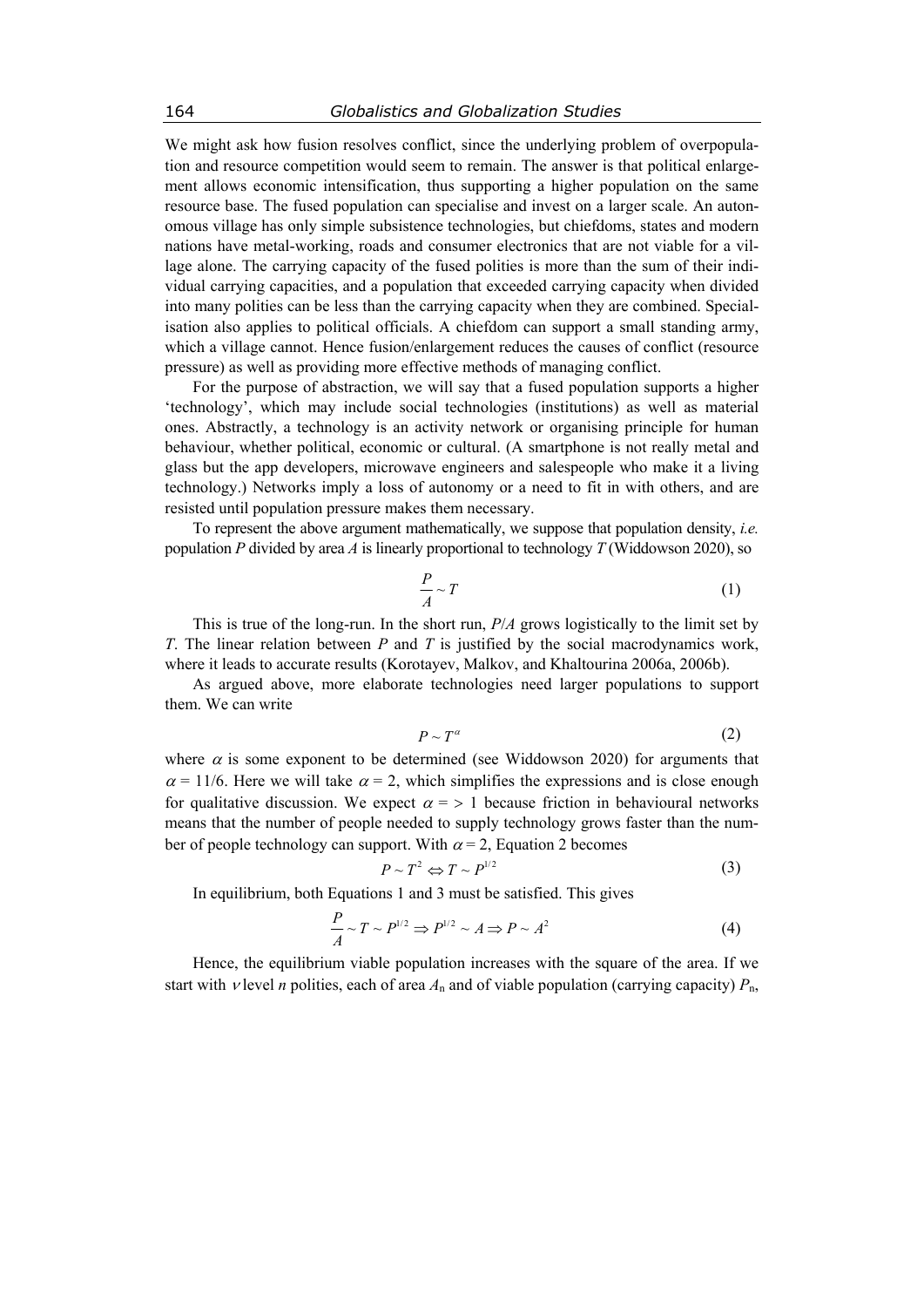and fuse them into a level  $n + 1$  polity, the area after fusion will be  $A_{n+1} = \nu A_n$ , while the viable population will be  $P_{n+1} = v^2 P_n^3$ .

Let us define population pressure  $L$  (for 'load' – Graber's suggestion) as the ratio of actual population to carrying capacity. For level *n* polities with population *Р*, we have

$$
L_n = \frac{P}{P_n} \tag{5}
$$

and when  $\nu$  such polities have been fused into a level  $n + 1$  polity, we have

$$
L_{n+1} = \frac{\nu P}{\nu^2 P_n} = \frac{1}{\nu} L_n \tag{6}
$$

Thus, fusing  $\nu$  polities reduces population pressure by a factor of  $\nu$ . Suppose fusion occurs when population pressure reaches some threshold  $\theta > 1$ , while people require a level of political fusion that reduces it to a value *δ*. This implies the requirement

$$
\frac{\theta}{\nu} \approx \delta \tag{7}
$$

The Amazonian data suggest that fission occurs when population is about 50 per cent above the typical level, *i.e.*  $\theta$  ‰ 1.5 (Carneiro 1970, 1987; Chagnon 1997). The figure is approximate because the threshold for fusion, a more complex process, is probably higher than that for fission. Meanwhile, Figs 1a and 2 suggest that polity sizes increase by around 10 with each level, so  $v^2 \approx 10 \Rightarrow v \approx 3$ . If we said the factor lay between 5 and 50, it would give *ν* between 2 and 7, *i.e.* fusion typically involves between 2 and 7 polities, a reasonable range. With  $\theta \approx 1.5$  and  $v \approx 3$ , we find  $\delta \approx 0.5$ , *i.e.* fusion reduces population to about 50 per cent of carrying capacity (by increasing carrying capacity not by decreasing population). This can be expected to eliminate resource conflict and leave potential for further growth.

This result concerns long-run envelopes of social processes. The higher carrying capacity depends on specialisation, which will not emerge instantly. Conflict will first be reduced by the new political institutions (*e.g.,* chiefs or tribal councils) of the fused polity. Economic intensification will come later, and on even longer timescales there may arise group solidarity to replace coercion with co-operation in attaining social control.

We can now construct a generalised, abstract theory of political evolution. Our presentation will be neither entirely rigorous nor complete, and will leave open certain questions. It is, on the other hand, intuitive and easy to follow, and lays the ground for a more mathematically and conceptually challenging theory to come.

Quantisation emerges when a system's behavioural equations have periodic solutions. Here, we want to build a model where different levels of political complexity emerge, in a suitable phase space, as regularly spaced attracting fixed points representing periodic solutions to a set of equations (see Fig. 4), where the phase space dimensions are taken to be population density and population pressure, and remember that this describes a collection of societies not an individual society. The figure shows two possible trajectories within the phase space.

 $\overline{a}$ 

<sup>&</sup>lt;sup>3</sup> To see this, put a constant of proportionality *k* in the last part of Eq. 4, to give  $P = kA^2$ . Then we have  $P_n = kA_n^2$  and  $P_{n+1} = kA_{n+1}^2 = k(\nu A_n)^2 = \nu^2 (kA_n^2) = \nu^2 P_n$ .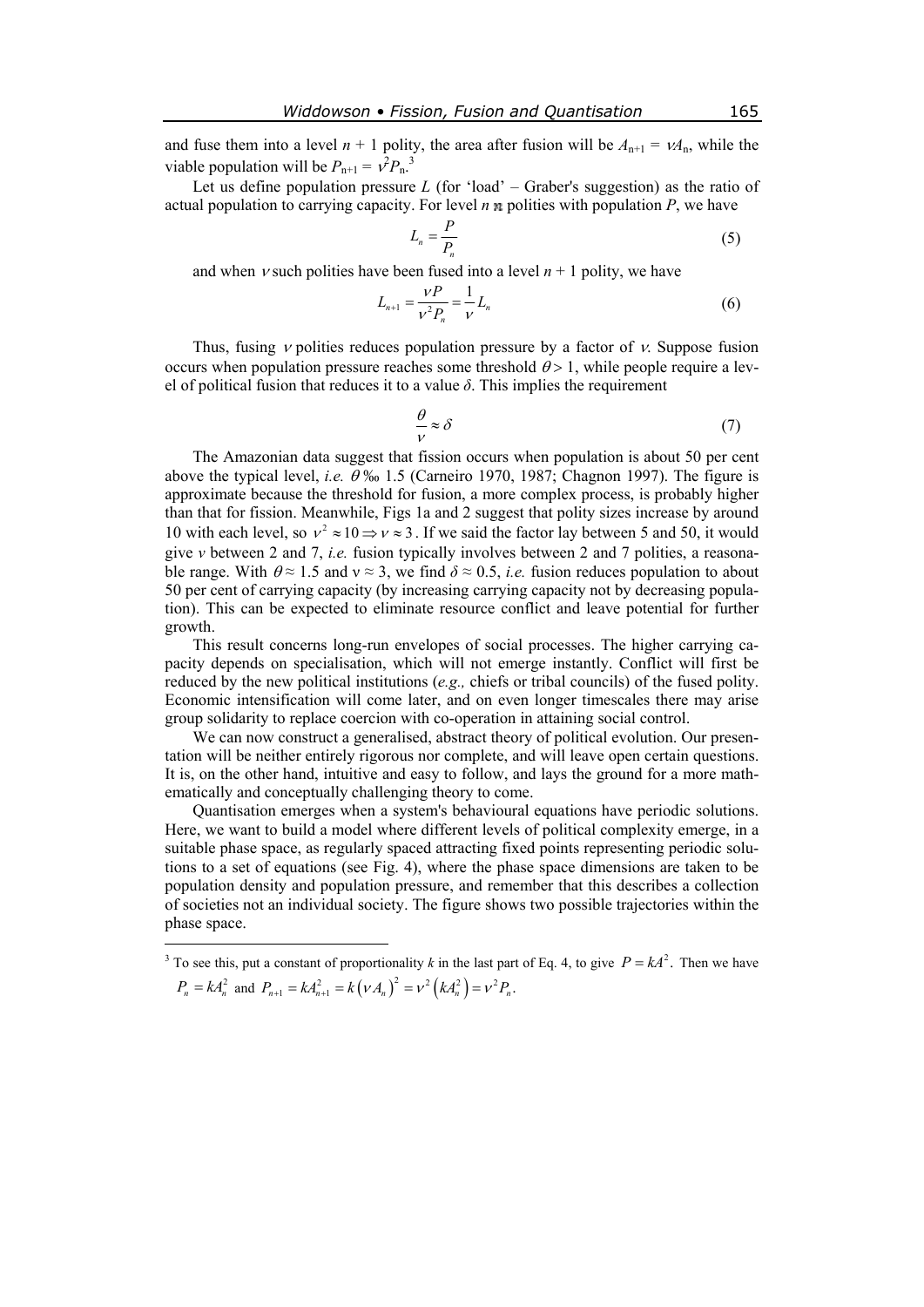

population density

## **Fig. 4.** Periodic attractor fixed points with possible trajectories

Trajectory 1 corresponds to the normal cycle. As population density increases, population pressure increases until societies start to split thus relieving population pressure. The resulting dispersal of societies into empty territory causes population density to stop increasing then to decrease. This further reduces population pressure so splitting ceases, which eventually reverses the decline of population density, and the whole process repeats.

Trajectory 2 represents an upsweep. In this case, population density and population pressure increase so rapidly that the collection of societies is carried away from fixed point B and becomes attracted to fixed point C. At C, the population density is higher than at B but the population pressure is the same, *i.e.* this represents the societies with the technologies necessary for higher density living.

A picture like that of Figure 4 emerges in the case of the rigid pendulum (see Figure 5).



**Fig. 5.** The rigid pendulum

Stable positions occur when the pendulum is hanging vertically downwards, which we can see as a set of periodic fixed points at angles of 0, 2*π*, 4*π*, *etc*., *i.e.* when the pendulum has done 0, 1, 2, 3, *etc.* full revolutions. There are also unstable fixed points at angles of  $\pi$ ,  $3\pi$ , 5*π, etc.*, when the pendulum is vertically upward, and these lie between the basins of attraction of the stable fixed points.

The equations that describe the pendulum are

$$
\frac{d\theta}{dt} = \omega
$$
  
\n
$$
\frac{d\omega}{dt} = -\sin\theta
$$
\n(8)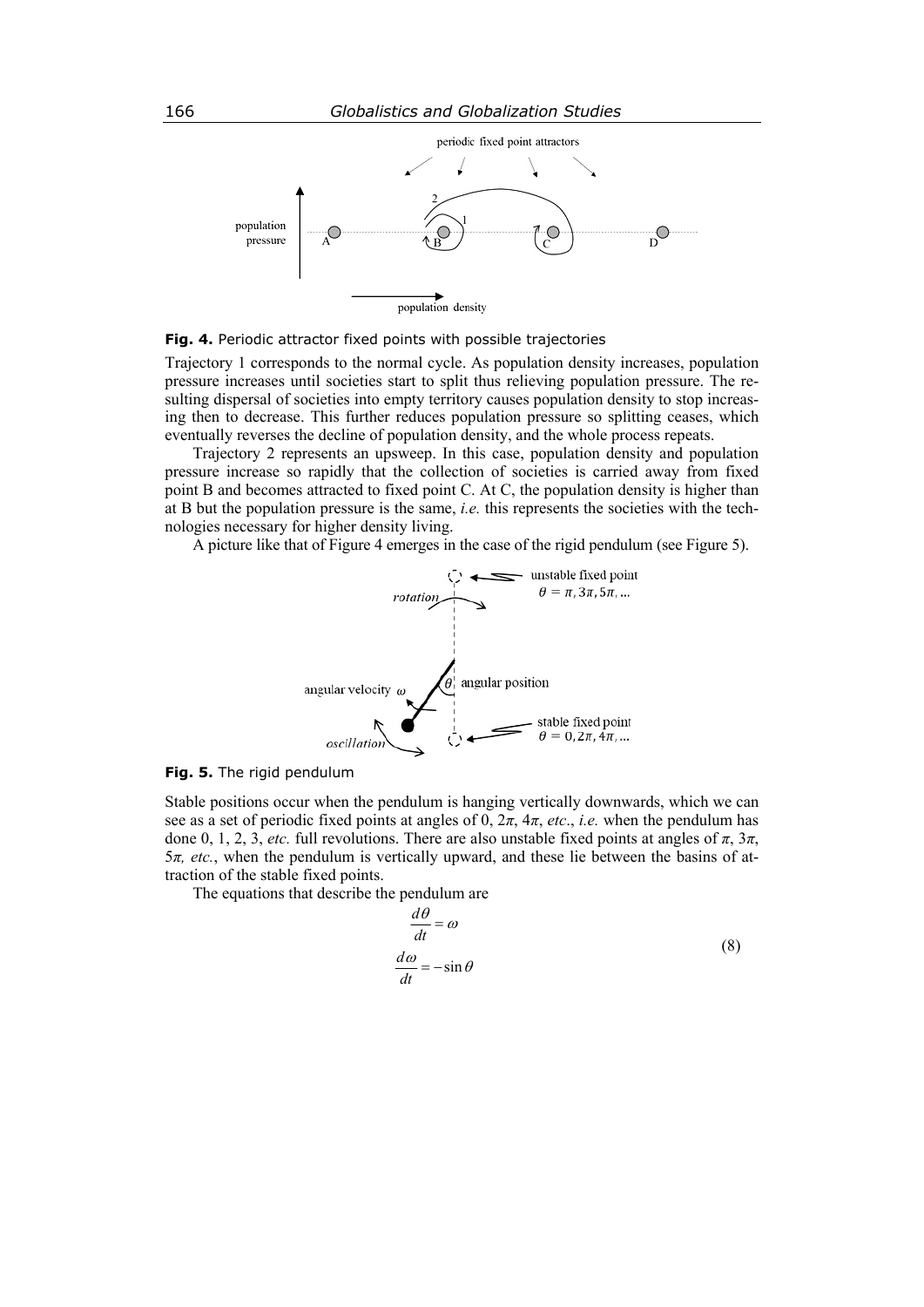where we choose units to make all proportionality constants equal to 1. Putting  $\omega = 0$  and  $\theta =$  any multiple of  $\pi$  in these equations gives  $d\theta/dt = d\omega/dt = 0$ , *i.e.* a fixed point. Even multiples of  $\pi$  are stable (when  $\theta$  increases in the positive direction,  $d\theta/dt$  increases in the negative direction, and vice versa), while odd multiples of  $\pi$  are unstable (the reverse is true).

The pendulum's phase portrait, with dimensions  $\theta$  and  $\omega$ , is shown in Figure 6.



## **Fig. 6.** Pendulum phase portrait

Trajectories 1 within the shaded regions represent the pendulum swinging back and forth. Trajectory 2 occurs when the pendulum is moving so fast that it goes over the top and rotates rather than oscillates. Thanks to friction, such a rotating pendulum would eventually slow down and oscillate around one of the fixed points, as shown by the dashed Trajectory 3.

Comparing Figures 6 and 4 shows the pendulum dynamics are what we are seeking and, given equations for political evolution structurally equivalent to Equations 8, we would have a model of political quantisation with a fission-like normal cycle and fusionlike upsweeps. One possibility is as follows

$$
\frac{dP}{dt} = -C\tag{9a}
$$

$$
\frac{dC}{dt} = \sin P \tag{9b}
$$

where *C* is conflict, *P* is population, and we define units such that all constants are unity. Although the minus sign is in a different place, these yield the same dynamics as Equations 8a and 8b.

Equation 9a shows that conflict causes population to decrease. Equation 9b says that increasing population causes conflict first to increase then decrease then increase again and so on sinusoidally.

One issue is that *С* can become negative, which does not seem meaningful. However, if we define  $C = \ln W$  where *W* is, say, the rate of disputes, negative values of *C* mean small but still positive values of *W*.

A bigger issue concerns the sinusoidal oscillation, which is introduced ad hoc. We would like to obtain a model in which the sine function emerges naturally. One can rewrite Equations 9a and 9b as

$$
\frac{dP}{dt} = -C\tag{10a}
$$

$$
\frac{dC}{dt} = X\tag{10b}
$$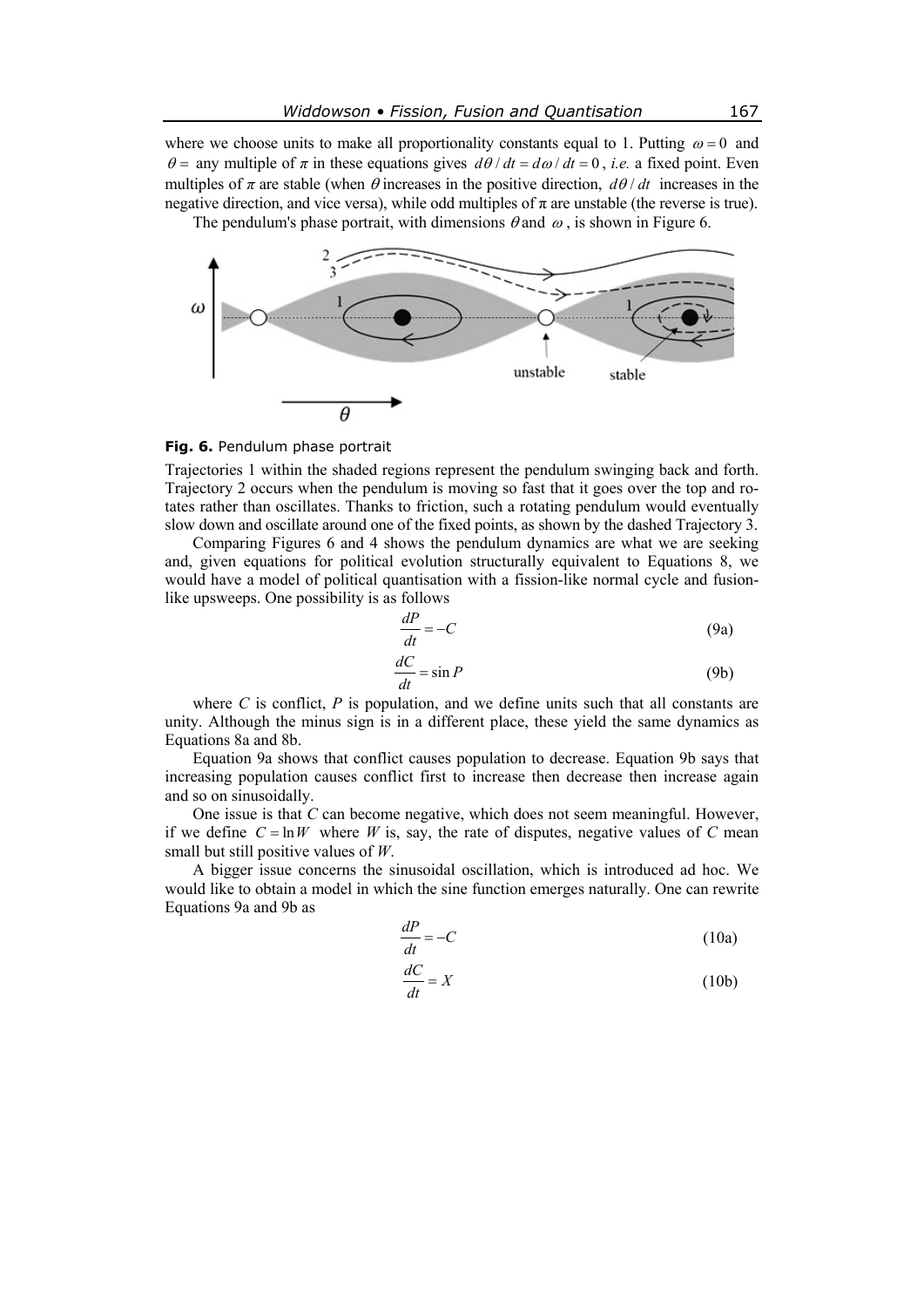where *X* is some variable. If we have another model yielding  $X = \sin P$ , we would have what we want. To do this, let *X* be population pressure *L* and suppose that

$$
\frac{dT}{dP} = L \tag{11a}
$$

$$
\frac{dL}{dP} = -T\tag{11b}
$$

where  $T$  is technology. These equations simplify to

$$
\frac{d^2L}{dP^2} = -L\tag{12}
$$

which has the following solution

$$
L = \sin P \tag{13}
$$

(neglecting constants of integration, which will introduce an arbitrary amplitude and phase but not change the dynamic).

Equation 11a shows that population pressure increases the rate at which technology grows with population. This can be understood as a Boserupian effect whereby population pressure stimulates innovation (Boserup 1965). According to Equation 11b, technology has a negative effect on the growth of population pressure with rising population. Indeed we might expect that technology should mitigate population pressure. However, we also expect technology to be positive, which means that  $-T$  is always negative and population pressure will always fall with rising population. This is unrealistic. We can resolve it by introducing a logarithm to give

$$
\frac{d\left(\ln T\right)}{dP} = L\tag{14a}
$$

$$
\frac{dL}{dP} = -\ln T \tag{14b}
$$

The equations still simplify to give  $L = \sin P$ , but now, if *T* is taken relative to some baseline and can be less than 1, ln *T* can be negative and *dL*/*dP* can be positive.

We can get rid of the arbitrariness of introducing a logarithm by rewriting Equations 14a, 14b as

$$
\frac{1}{T}\frac{dT}{dP} = L\tag{15a}
$$

$$
\frac{d}{dT}\frac{dL}{dP} = -\frac{1}{T}
$$
\n(15b)

Equation 15a comes from applying the chain rule to Equation 14a. It shows that the *relative* rate of increase of technology with population depends on population pressure. This makes sense. The amount of innovation produced by population pressure should depend on a society's starting point, *i.e.* whether it has electricity and computers or only stone tools.

Equation 15b comes from differentiating Equation 14b with respect to *T*. We can rewrite it further as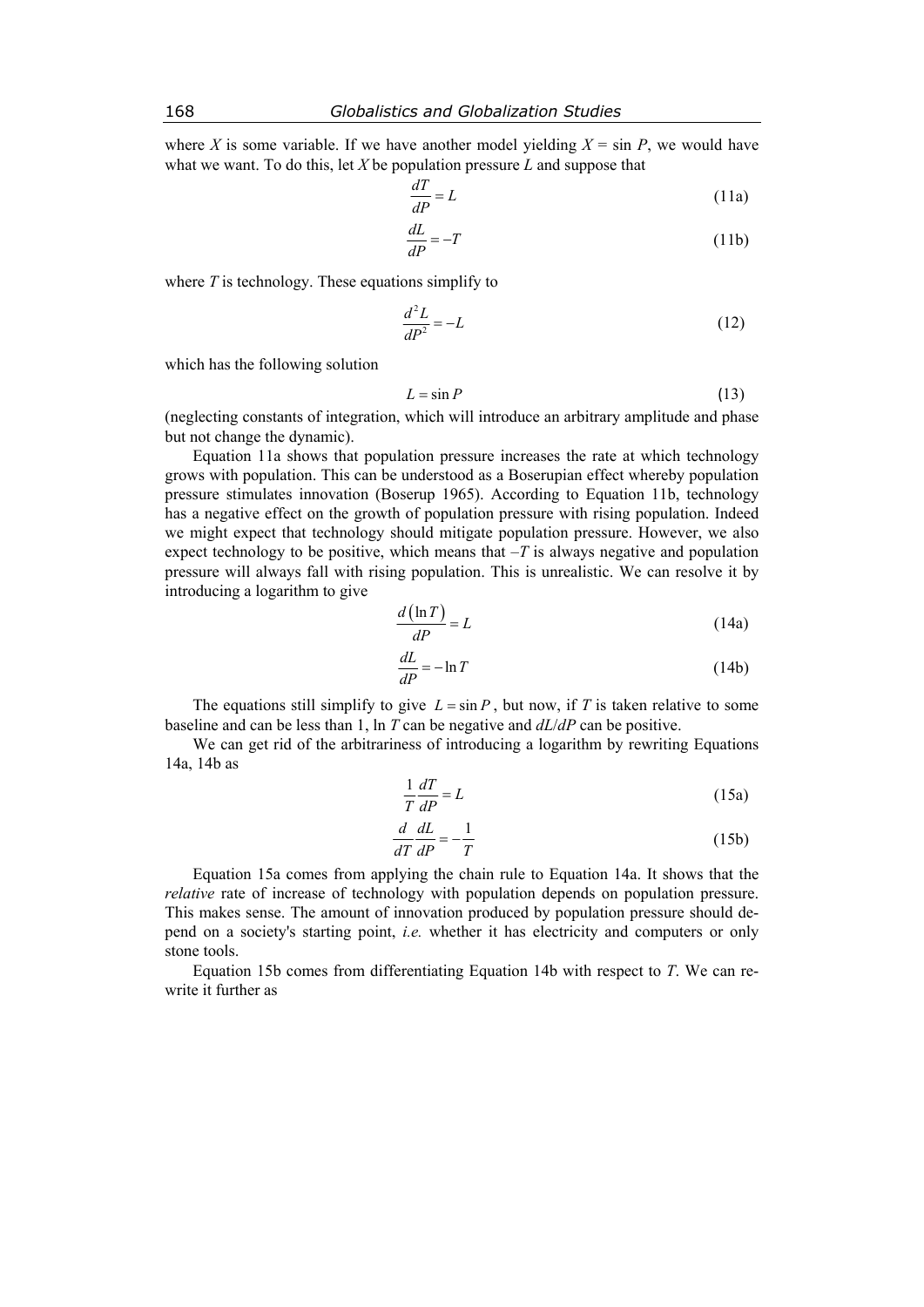$$
d\left(\frac{dL}{dP}\right) = -\frac{dT}{T} \tag{16}
$$

This says that the reduction in rate of growth of population pressure depends, again, on the *relative* technology change. It seems reasonable that a given technological improvement has a bigger effect if the society is starting from a lower base.

So far we have been working with total population *Р*. However, our interest is in quantisation of individual polity size *S*. By Equations 9a, 9b, the stable fixed points of *Р* are at  $P = 0.2\pi, 4\pi$ , *etc.*, an *arithmetic* progression. Yet polity sizes go up in equal multiples, a *geometric* progression. We can arrange this if *Р* is related to *S* by another logarithmic relationship. Then, the equally spaced fixed points of *Р* will mean that the fixed points of *S* are equally spaced on a logarithmic scale, as we find.

Suppose that *S* increases with *Р* at a rate that depends on *S*. This makes sense because polities grow by fusion so the increase will be proportional to what is being added, *i.e.* to *S*. Again neglecting proportionality constants, we have

$$
\frac{dS}{dP} = S\tag{17}
$$

Inverting and solving, we get

$$
\frac{dP}{dS} = \frac{1}{S} \Rightarrow P = \ln S \tag{18}
$$

which is what we wanted. Since *P* grows with the logarithm of *S*, total population grows more slowly than individual polity size. This is right because the number of polities has decreased through fusion (Taagepera 1997), and if population is divided among fewer polities, polity size must grow faster than population.

To put all this together, our model consists of the equations

$$
\frac{dS}{dP} = S \tag{19a}
$$

$$
\frac{1}{T}\frac{dT}{dP} = L\tag{19b}
$$

$$
\frac{d}{dT}\frac{dL}{dP} = -\frac{1}{T}
$$
\n(19c)

$$
\frac{dP}{dt} = -C\tag{19d}
$$

$$
\frac{dC}{dt} = L\tag{19e}
$$

These produce the result that the stable fixed points of political evolution occur at  $\ln S = k\pi$  where  $k \in \mathbb{Z}$ , *i.e.* political evolution is quantised around a set of attractor polity types whose sizes increase geometrically.

Further development is needed. To reproduce history, whereby societies oscillate around one polity type before transitioning to another polity type, we must extend the model with  $(1)$  a driving force – to push the collection of societies out of its existing basin of attraction – and  $(2)$  a friction force – to cause it to settle around the new attractor. These forces should vary over time. The equations also need units and constants of proportionali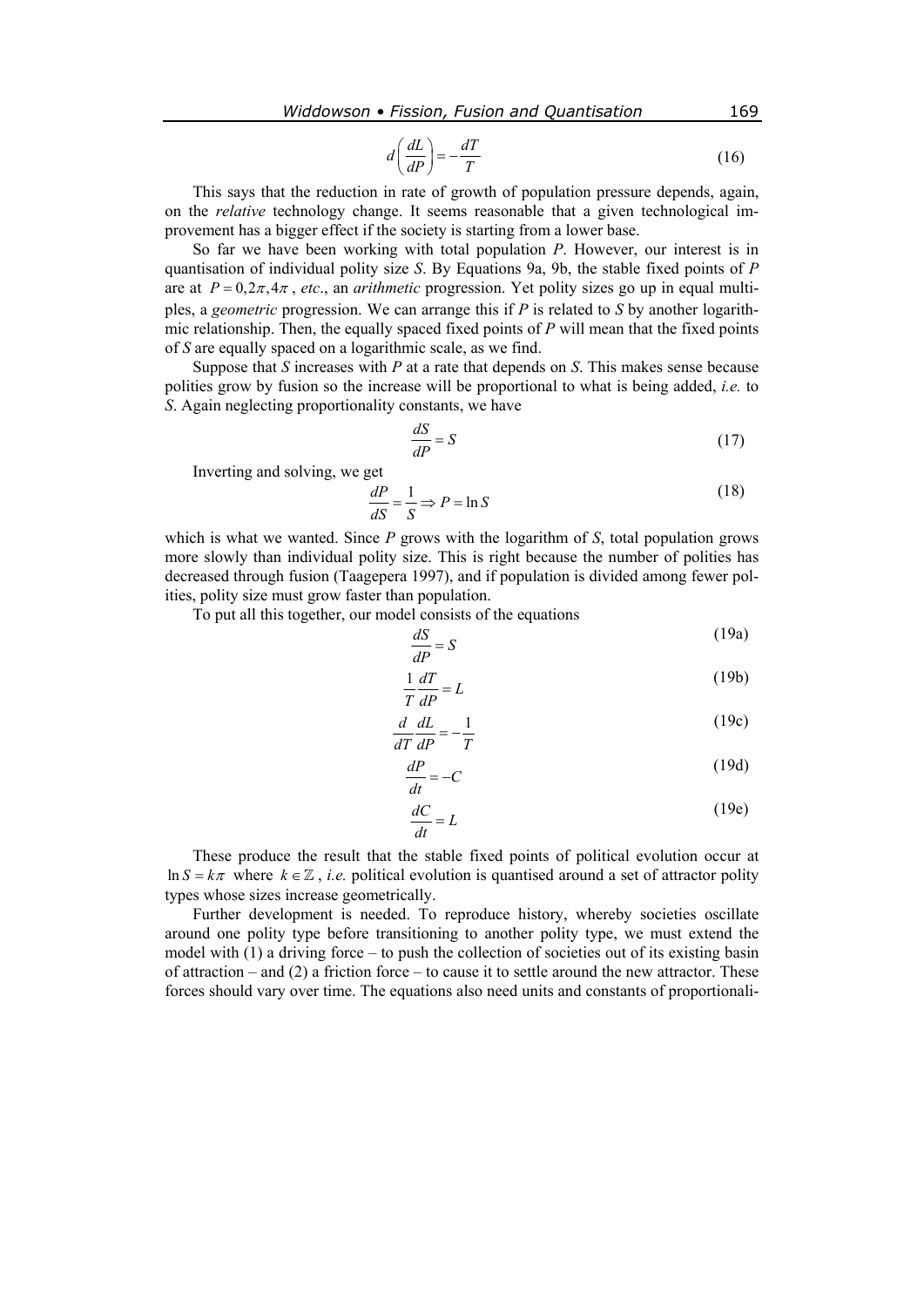ty, and they could be modified in other ways, with different variables and relationships. Adding a third dimension to *Р* and *С* would make possible chaotic dynamics, which might be more realistic than periodic oscillations.

A compact mathematical model of global political evolution is a desirable goal that would shed light on contemporary issues. These include: the future of the European Union, an attempt at political fusion arising from twentieth century conflict; China's Belt and Road Initiative, linking resource pressure, technology growth and political expansion; and generally the prospects for peace and unity in a multipolar world.

## **References**

- **Boserup, E. 1965.** *The Conditions of Agricultural Growth: The Economics of Agrarian Change under Population Pressure*. London: George Allen and Unwin.
- **Carneiro, R. 1970.** A Theory of the Origin of the State. *Science* 169: 733–738.
- **Carneiro, R. 1987.** The Evolution of Complexity in Human Societies and Its Mathematical Expression. *International Journal of Comparative Sociology* 28 (3–4): 111–128.
- **Chagnon, N. 1997.** *Yanomamö.* New York: Harcourt Brace Jovanovich. 5<sup>th</sup> ed.
- **Chase-Dunn, C., Niemeyer, R., Alvarez, A., Inoue, H., Lawrence, K., and Love, J. 2010.** Cycles of Rise and Fall, Upsweeps and Collapses: Changes in the Scale of Settlements and Polities since the Bronze Age. In Grinin, L., Herrmann, P., Korotayev, A., and Tausch, A. (eds.), *History & Mathematics: Processes and Models of Global Dynamics* (pp. 64–91). Volgograd: 'Uchitel' Publishing House.
- **DeDeo, S. 2017.** From Matter to Life: Information and Causality. In Walker, S., Davies, P., and Ellis, G. (eds.), *Major Transitions in Political Order* (pp. 393–428). Cambridge: Cambridge University Press.
- **Fletcher, R. 1995.** *The Limits of Settlement Growth.* Cambridge: Cambridge University Press.
- **Graber, R. 1995.** *A Scientific Model of Social and Cultural Evolution*. Kirksville, MO: Thomas Jefferson University Press.
- **Grinin, L., and Korotayev, A. 2006.** Political Development of the World System: A Formal Quantitative Analysis In De Munck, V. C. Turchin, P., Grinin, L., Korotayev A. (eds.), *History & Mathematics: Historical Dynamics and Development of Complex Societies* (pp. 63– 114). Moscow: URSS.
- **Johnson, A., and Earle, T. 2006.** *The Evolution of Human Societies*. Stanford, CA: Stanford University Press.
- **Johnson, G. 1982.** Organizational Structure and Scalar Stress. In Renfrew, C., Rowlands, M., and Segraves, B. (eds.), *Theory and Explanation in Archaeology: The Southampton Conference* (pp. 389–421). New York: Academic Press.
- **Kirch, P. 2002.** *The Evolution of the Polynesian Chiefdoms.* Cambridge: Cambr. Univ. Press.
- **Korotayev, A. 2006.** The World System Urbanization Dynamics: A Quantitative Analysis. In De Munck, V. C. Turchin, P., Grinin, L., Korotayev A. (eds.), *History & Mathematics: Historical Dynamics and Development of Complex Societies* (pp. 44–62). Moscow: URSS.
- **Korotayev, A., and Grinin, L. 2006.** The Urbanization and Political Development of the World System: A Comparative Quantitative Analysis. In De Munck, V. C. Turchin, P., Grinin, L., Korotayev A. (eds.), *History & Mathematics: Historical Dynamics and Development of Complex Societies* (pp. 115–153). Moscow: URSS.